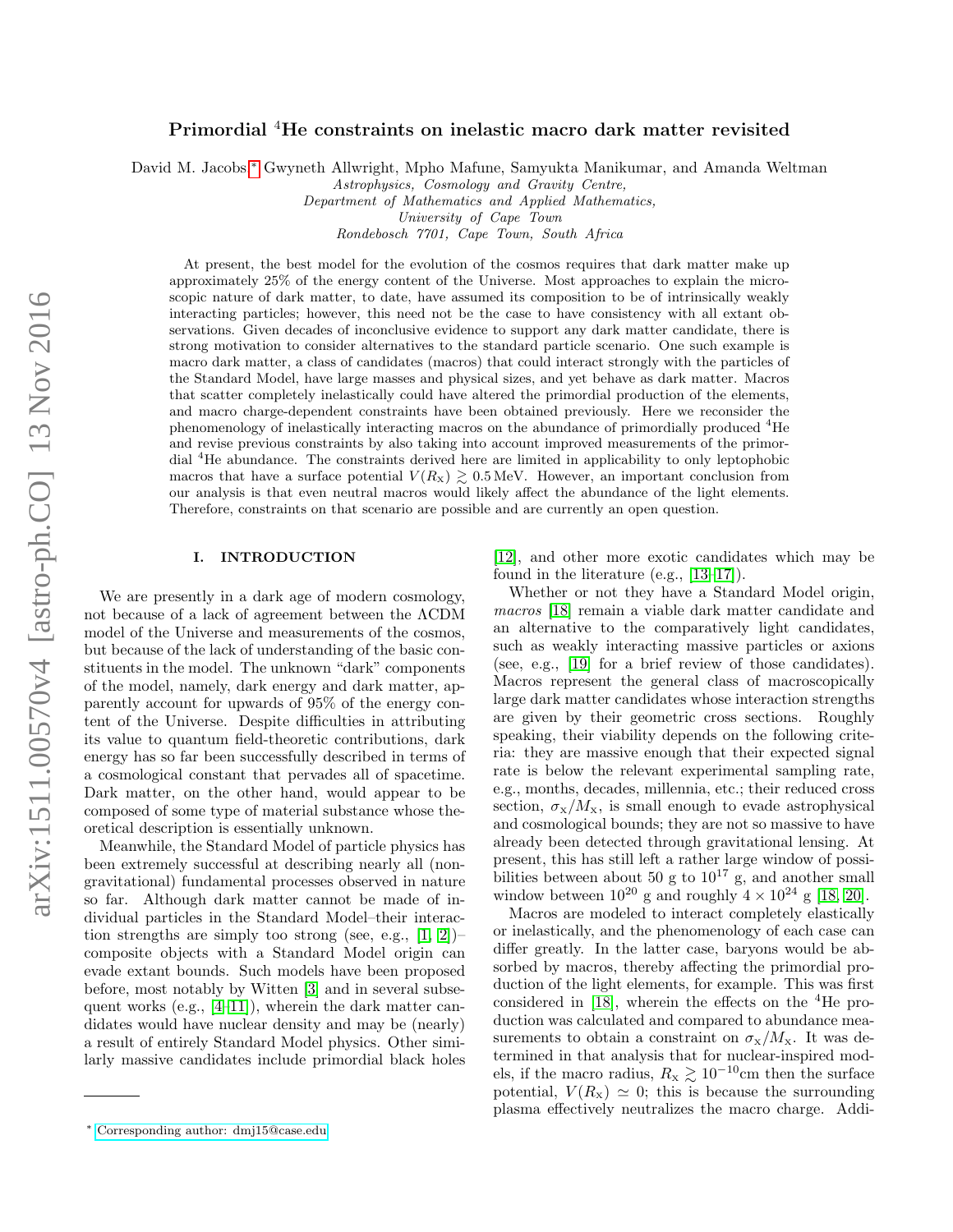tionally, it may perhaps be more natural for an underlying theory to predict neutral macroscopic dark matter. However, it was concluded that they would have little impact on the production of the light elements because protons and neutrons would be absorbed at approximately equal rates; the analysis in [\[18\]](#page-5-8) therefore only focused on macros that would be leptophobic, or at least did not admit electrons or positrons that would effectively neutralize the macros. We know of no such models at present; however, this is possible in principle.

In this work we continue to focus on macros with radius,  $R_{\rm x} \gg 10^{-10}$ cm that are leptophobic, and make three improvements to the earlier analysis: we account for possible  ${}^{4}$ He absorption *after* its initial production; updated <sup>4</sup>He abundance determinations given in [\[21\]](#page-5-11) are used to infer an improved constraint on  $\sigma_{\rm x}/M_{\rm x}$  in the context of inelastically interacting macro dark matter; we discuss the limitations of our results due to additional physical effects that were not previously considered, primarily Debye screening of the primordial plasma. The major insight gained from this analysis, however, is that a more complete analysis of big bang nucleosynthesis (BBN) may well provide a constraint for the most important and interesting case of neutral, i.e.  $V(R_x) = 0$ , macro dark matter.

#### II. THEORY

# A. Limitations

First, macros could have interfered with the weak interaction processes that determined the temperature at onset of BBN, and hence the neutron-to-proton ratio. To avoid this complication, for example, the rate at which neutrons were absorbed by macros must have been much smaller than the rate for the process  $n + \nu_e \rightarrow p + e^-$ , i.e.  $\Gamma_{nX} \ll \Gamma_{n\nu}$ . The expression for  $\Gamma_{nX}$  is given below in equation [\(16\)](#page-2-0), while  $\Gamma_{n\nu}$  can be found in a standard text that includes primordial nucleosynthesis (e.g., [\[22\]](#page-5-12)). The inequality is approximately

$$
5 \times 10^4 \times T_9^{7/2} \left( \frac{\sigma_{\rm x}}{M_{\rm x}} \frac{\rm g}{\rm cm^2} \right) \ll 3 \times 10^{-6} T_9^5
$$
, (1)

or

$$
\left(\frac{\sigma_{\rm x}}{M_{\rm x}}\frac{\rm g}{\rm cm^2}\right) \ll 6 \times 10^{-11} \, T_9^{3/2} \,,\tag{2}
$$

and comparison with the rates of other weak processes leads to similar results. In the standard scenario weak freeze-out would have occurred at approximately  $T_F \simeq$ 10, so we will need to obtain a constraint of  $\sigma_{\rm x}/M_{\rm x} \ll$  $10^{-9}$  cm<sup>2</sup>/g to justify our assumption that freeze-out is standard.

Second, there are two important length scales that were neglected in the earlier analysis associated with the

finite plasma density, and this has significant implications for the electromagnetic enhancement of the cross section. The free-streaming length of the nuclides,  $\lambda_{\text{free}}$ , is not infinite; it is shortened due to collisions with ambient particles, the dominant of which are photons. Because each collision is a random walk in momentum space, it takes  $N_c \sim (q/T)^2$  collisions for a proton of momentum,  $q$ , with photons of momentum,  $T$ , to be displaced in momentum space by  $\mathcal{O}(q)$ . From thermodynamic considerations,  $N_c \sim m_p/T$ .

The collision time for a proton with an individual photon is approximately  $\alpha^{-2}T^{-1}$ , which follows from a cross section of approximately  $\alpha^2/T^2$  and a photon number density of roughly  $T^3$ . The free-streaming length is the product of the collision time, thermal velocity  $(\sqrt{T / m_p})$ , and number of collisions per significant momentum change; therefore,

$$
\lambda_{\text{free}} \sim \frac{1}{\alpha^2 T} \left(\frac{m_p}{T}\right)^{1/2} . \tag{3}
$$

The Debye length,  $\lambda_D$ , is the (exponential) decay length of the electric potential due to the screening effect of the plasma,

$$
\lambda_{\rm D} = \left(\frac{4\pi\alpha\bar{n}}{T}\right)^{-1/2},\tag{4}
$$

where  $\bar{n} = \sum_i n_i$  is the sum of the number densities of the charged species. For  $T \gtrsim m_e$  the plasma charge density is dominated by electrons and positrons, while afterward it is dominated by protons and electrons; therefore,

$$
\bar{n} \sim \begin{cases} 0.4\,T^3 & (T \gtrsim m_e) \\ 2 \times 10^{-10}\,T^3 & (T \lesssim m_e) \end{cases} \tag{5}
$$

which means

$$
\lambda_{\rm D} \sim T^{-1} \begin{cases} 5 & (T \gtrsim m_e) \\ 2 \times 10^5 & (T \lesssim m_e). \end{cases}
$$
 (6)

or

$$
\lambda_{\rm D} \sim T_9^{-1} \begin{cases}\n10^{-9} \text{cm} & (T \gtrsim m_e) \\
4 \times 10^{-5} \text{cm} & (T \lesssim m_e).\n\end{cases}
$$
\n(7)

One may check that  $\lambda_{\text{D}} \ll \lambda_{\text{free}}$  during BBN; we, therefore, only concern ourselves with  $\lambda_{D}$ . If we restrict our attention to  $R_{\rm x} \gtrsim 10^{-5}$ cm, then the potential is always Debye screened. The constraints obtained then also apply for the case  $R_{\rm x} \lesssim 10^{-5}$ cm, as they would be conservative.

# B. Primordial  ${}^{4}$ He simplified

The relative abundance of protons and neutrons in the early Universe, we have explicitly assumed, is governed by the weak interaction until the ambient temperature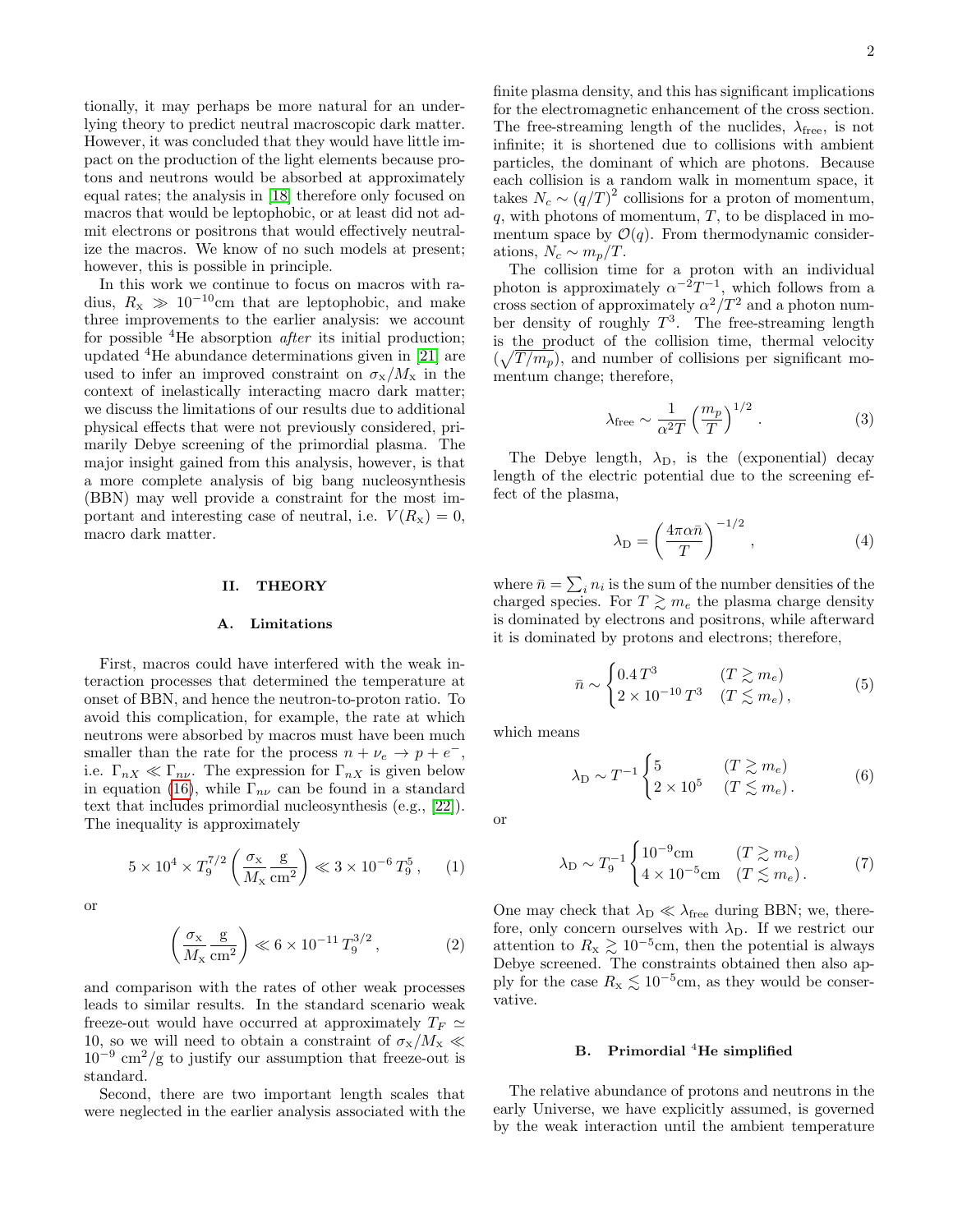drops below the freeze-out temperature,  $T_F \simeq 1 \,\text{MeV}$ , when the relative neutron-to-proton abundance is determined by the ratio of their masses and the temperature  $T_F$ . Protons and neutrons can interact and form deuterium; however, it cannot be produced in significant amounts until after the number of ambient photons with energies greater than the deuterium binding energy drops low enough. After this so-called deuterium bottleneck, deuterium and heavier elements can start being produced in significant quantities once the bottleneck breaks at a temperature,  $T_B$ .

The production of <sup>4</sup>He is very efficient after this point, and it is a reasonable approximation to count all remaining neutrons at  $T_B$  as having ended up in <sup>4</sup>He (see, e.g., [\[22\]](#page-5-12)). Hence, the primordial <sup>4</sup>He mass fraction,  $X_4$ , is approximately

$$
X_4 \simeq \frac{2n_n}{n_n + n_p},\tag{8}
$$

where  $n_p$  and  $n_n$  are the proton and neutron abundances, respectively.

However, in the presence of macros, some protons and neutrons may not participate in the primordial element production if, for example, they are absorbed or they are catalyzed to decay (see, e.g., [\[23\]](#page-5-13)). If macros are charged, then they would have absorbed protons at a different rate than neutrons, and thus the value of  $X_4$ at the temperature  $T_B$  would differ from the canonical value.

Additionally, an important point that we wish to clarify here is that <sup>4</sup>He and protons would be absorbed after the breaking of the deuterium bottleneck, at temperatures lower than  $T_B$ . During this later stage, one may write

$$
X_4 = \frac{4n_4}{4n_4 + n_{p,f}},\tag{9}
$$

where  $n_4$  is the <sup>4</sup>He number density and  $n_{p,f}$  is the number density of free protons, i.e. those not contained in <sup>4</sup>He. We, therefore, perform an analysis that is consistent for all relevant temperatures by defining

$$
X_4 = \frac{2}{1+\alpha},\tag{10}
$$

where

$$
\alpha \equiv \begin{cases} \frac{\mathcal{N}_p}{\mathcal{N}_n} & (T_B \le T \le T_F) \\ 1 + \frac{1}{2} \frac{\mathcal{N}_{p,f}}{\mathcal{N}_4} & (T \le T_B), \end{cases}
$$
(11)

where the  $\mathcal{N}_i \equiv a(t)^3 n_i$  are comoving number densities.

What follows below is a straightforward generalization of the analysis presented in [\[18\]](#page-5-8). Accounting for neutron decay and absorption by macros, and ignoring all composite elements besides <sup>4</sup>He, the evolution of the relevant species is determined by the following equations before the deuterium bottleneck break,

$$
\dot{\mathcal{N}}_n = -\left(\Gamma_n + \Gamma_{nX}\right)\mathcal{N}_n\tag{12}
$$

$$
\dot{\mathcal{N}}_p = +\Gamma_n \mathcal{N}_n - \Gamma_{pX} \mathcal{N}_p, \qquad (13)
$$

and after the bottleneck break,

$$
\dot{\mathcal{N}}_4 = -\Gamma_{4X}\mathcal{N}_4\tag{14}
$$

<span id="page-2-0"></span>
$$
\dot{\mathcal{N}}_{p,f} = -\Gamma_{pX} \mathcal{N}_{p,f} . \tag{15}
$$

Here, we take  $\Gamma_n \simeq (880.3 \,\mathrm{s})^{-1}$  as the neutron decay rate [\[24\]](#page-5-14), and the absorption rates of all species can be written in terms of the neutron absorption rate, as described below. Since a neutron is neutral, its macro absorption rate is simply given by

$$
\Gamma_{nX} = \langle \frac{\rho_{\rm x}}{M_{\rm x}} \sigma_{\rm x} v \rangle
$$
  
= 5.1 × 10<sup>4</sup> × T<sub>9</sub><sup>7/2</sup>  $\frac{\sigma_{\rm x}}{M_{\rm x}} \frac{\rm g}{\rm cm^2 s}$ , (16)

where we have used the thermally averaged neutron velocity  $v_n = \sqrt{8T/(\pi m_n)}$  and inserted  $\rho_{\rm x}$  =  $3H_0^2/(8\pi G)\Omega_c (T/T_0)^3 = 0.93 \times 10^{-3} \Omega_c h^2 T_9^3$  g/cm<sup>3</sup> with the Planck value of  $\Omega_c h^2 = 0.1188$  [\[25\]](#page-5-15).

Charged particles require a bit more care; consider an *i*-type particle with mass, velocity, and charge,  $m_i, v_i$ , and  $q_i$ , respectively, where  $q_i$  is given in units of proton charge, +e. Because we limit ourselves to the case  $R_{\rm x} \gtrsim \lambda_{\rm D}$  wherein the Coulomb effects are screened, the effective cross section can be considered,

$$
\sigma_{\mathbf{x},\text{eff}} = \sigma_{\mathbf{x}} \Theta(E_i - q_i V(R_{\mathbf{x}})), \qquad (17)
$$

where  $\Theta(x)$  is the Heaviside theta function. This must be thermally averaged along with the velocity, resulting in

$$
\langle \sigma_{\mathbf{x}, \text{eff}} v_i \rangle = \sigma_{\mathbf{x}} \langle v_i \rangle \tag{18}
$$

for  $q_i V(R_{\rm x}) < 0$ , and

$$
\langle \sigma_{\mathbf{x},\text{eff}} v_i \rangle = \sigma_{\mathbf{x}} \langle v_i \rangle \times e^{-\frac{q_i V(R_{\mathbf{x}})}{T}} \left( 1 + \frac{q_i V(R_{\mathbf{x}})}{T} \right) \tag{19}
$$

for  $q_i V(R_x) > 0$ . It then follows that the absorption rate for this type of particle may be written in terms of the neutron absorption rate as

$$
\Gamma_{iX} = \sqrt{\frac{m_n}{m_i}} \Gamma_{nX},\qquad(20)
$$

for  $q_i V(R_{\rm x}) < 0$ , while we find<sup>[1](#page-2-1)</sup>

$$
\Gamma_{iX} = \sqrt{\frac{m_n}{m_i}} \Gamma_{nX} e^{-q_i V(R_X)/T} \left( 1 + \frac{q_i V(R_X)}{T} \right) \tag{21}
$$

<span id="page-2-1"></span> $1$  We have also checked the effect of quantum tunneling. The exponent of the quantum process is approximately  $\lambda_{\text{D}}\sqrt{2mq_iV(R_{\text{X}})}$ , which is much greater than for the thermal process, namely  $q_i V(R_X)/T$ ; therefore tunneling is negligible compared to the classical (thermal) barrier hopping.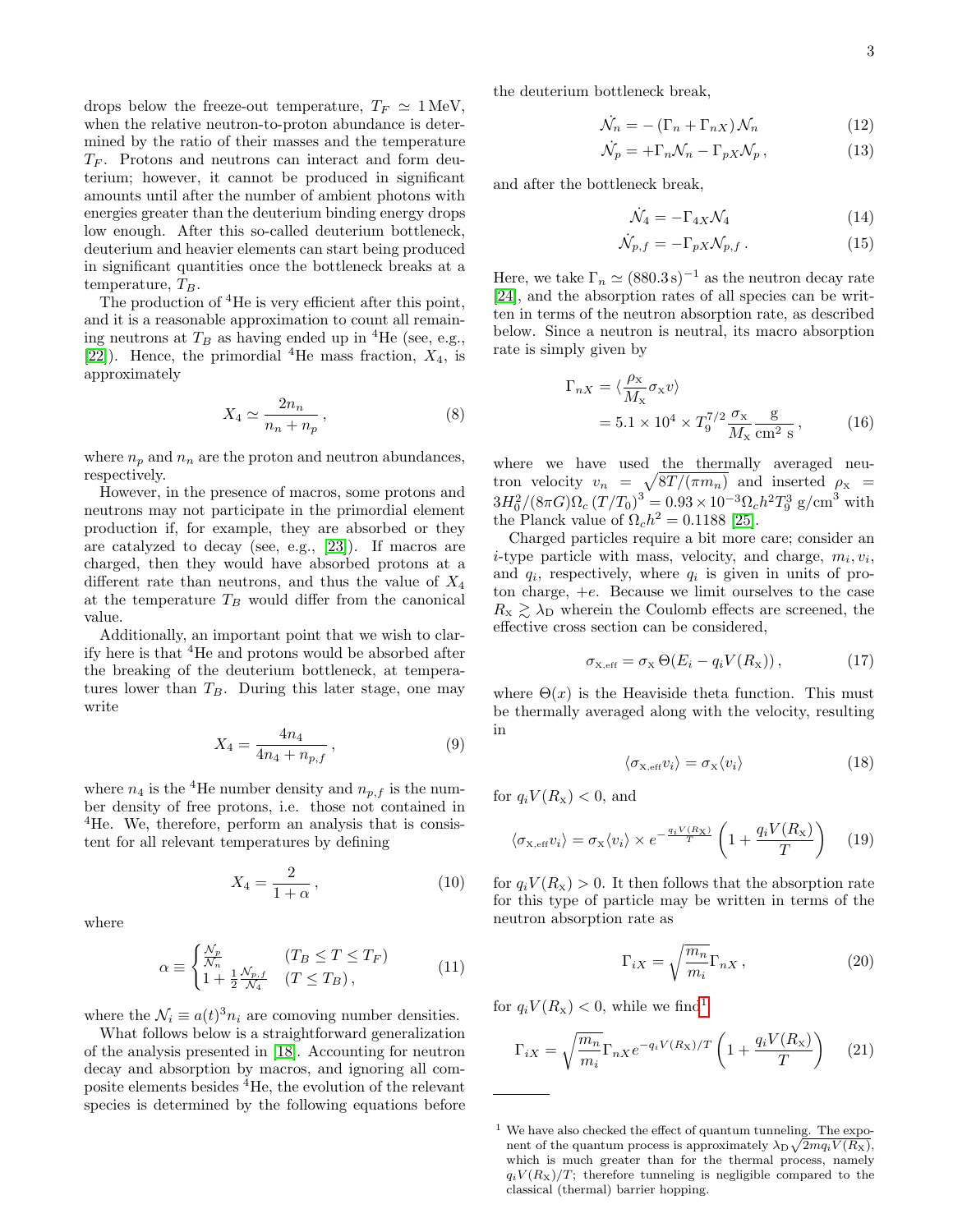for  $q_i V(R_x) > 0$ . Not only is the absorption rate charge dependent, but because the thermal velocities are independent, but because the thermal velocities are in-<br>versely proportional to  $\sqrt{m_i}$ , the absorption rates of different elements differ by factors of  $\mathcal{O}(1)$ , even if the macro surface potential is zero. As we discuss below, this is an important correction to the original analysis in [\[18\]](#page-5-8) in that even macros with a neutral core could affect the abundance of  ${}^{4}{\rm He}.$ 

Given the discussion above,  $\alpha(t)$  obeys two different evolution equations, depending on the era:

$$
\dot{\alpha}(t) = \begin{cases} \Gamma_n + (\Gamma_n + \Gamma_X) \alpha(t), & (T_F \ge T \ge T_B) \\ (\alpha(t) - 1) (\Gamma_{4X} - \Gamma_{pX}), & (T_B \ge T). \end{cases}
$$
\n(22)

In the first line, we assume the initial condition for  $\alpha$ at  $T_F$  to be set entirely by standard weak-interaction physics; this evolution ends at  $T_B$  and sets the initial condition for the evolution specified in the second line.

Assuming macros to have a perturbatively small effect on  $X_4$ , we find the deviations to the standard value

$$
\Delta X_4^{\text{macro}} \equiv X_4 - X_4^{\text{std}}
$$
  

$$
\simeq -\frac{2}{(1+\alpha^{\text{std}})^2} \left[ \alpha^{\text{std}}(a+c) - (b+c) \right], \quad (23)
$$

where we will use the standard value  $\alpha^{\text{std}} \simeq 7$  and

$$
a = \int_{t_F}^{t_B} dt \, (\Gamma_{nX} - \Gamma_{pX})
$$
  
\n
$$
b = e^{\int_{t_F}^{t_B} dt \Gamma_n}
$$
\n(24)

$$
\times \int_{t_F}^{t_B} d\tilde{t} \Gamma_n e^{-\int_{t_F}^{\tilde{t}} dt \Gamma_n} \int_{t_F}^{\tilde{t}} dt \ (\Gamma_{nX} - \Gamma_{pX}) \tag{25}
$$

$$
c = \int_{t_B}^{\infty} dt \, (\Gamma_{4X} - \Gamma_{pX}) \,. \tag{26}
$$

To perform these integrals, we change the integration variable to temperature using the time-temperature relation

$$
t = \frac{\theta}{T_9^2} \text{ s},\tag{27}
$$

where  $T_9$  is the temperature defined in units of  $10^9$ K and  $\theta$  depends on the number of relativistic degrees of freedom. Following [\[26\]](#page-5-16), we find

$$
\theta = \begin{cases} 99.4, & T_9 > 5 \\ 178, & T_9 < 1, \end{cases}
$$
 (28)

assuming the standard value of  $N_{\text{eff}} = 3.046$ . In what follows, we use the values  $T_{9,F} = 9.1$  and  $T_{9,B} = 1$  as in [\[26\]](#page-5-16) and numerically determine  $a, b,$  and  $c$  for different values of the macro surface potential,  $V(R_{\rm x})^2$  $V(R_{\rm x})^2$ . Integrating through this range requires an interpolation of  $\theta(T_9)$ 

in the region  $1 \leq T_9 \leq 5$ ; to do this we follow [\[18\]](#page-5-8) by choosing a hyperbolic tangent centered around  $T_9 = 2$ ,

<span id="page-3-1"></span>
$$
\theta(T_9) \simeq \theta_{\text{max}} - \frac{1}{2} \left( \theta_{\text{max}} - \theta_{\text{min}} \right) \left( \tanh\left[T_9 - 2\right] + 1 \right), \tag{29}
$$

where  $\theta_{\text{max}} = 178$ ,  $\theta_{\text{min}} = 99.4$ . Equation [\(29\)](#page-3-1) is sufficient to match all of the values quoted in Table 15.5 of Reference [\[27\]](#page-5-17) to an error of less than 10%. Since the integrals are performed over a range of temperatures for which the interpolation is much more accurate than 10%, we expect the error from this interpolation to result in errors that are well below 10% on the constraints derived here.<sup>[3](#page-3-2)</sup>

Last, we note that there are other physical effects that could alter the measured value of  $X_4$ , such as the existence of extra neutrino species or errors in the measurement of the baryon fraction,  $\Omega_b$ . Although these would be degenerate with the macro effects that we consider, we find that they are negligible given the macro constraints that we obtain here.

# III. RESULTS

<span id="page-3-3"></span>The primary sources of data for inferring primordial abundances of <sup>4</sup>He are low metallicity, extragalactic H II regions–large low density clouds containing significant amounts of ionized hydrogen and helium. Information about the hydrogen and helium abundance is gathered from studying their emission spectra [\[21\]](#page-5-11).

However, the presently observed <sup>4</sup>He abundance differs from the abundance in the early Universe because of stellar processing. To account for this, it is important to quantify the dependence of  $X_4$  on the metallicity (the O/H abundance ratio) of the region in which it is observed. The primordial <sup>4</sup>He abundance is then inferred by extrapolating the measurements to zero metallicity [\[28\]](#page-5-18). Recently, using data presented in [\[29\]](#page-5-19), Aver et al.  $[21]$  have made improved  ${}^{4}$ He abundance measurements of individual galaxies by including the He I  $\lambda$ 10830 emission line in their analyses. As a result, they have determined the primordial <sup>4</sup>He abundance to be

$$
X_4^{\text{obs}} = 0.2449 \pm 0.0040, \tag{30}
$$

reducing the error by greater than 50% compared to previous determinations. At the same time, the Standard Model theoretical prediction [\[30\]](#page-5-20) is

$$
X_4^{\text{theory}} = 0.2470 \pm 0.0002. \tag{31}
$$

Given this small theoretical uncertainty, one can conclude that any deviations from the canonical prediction

<span id="page-3-0"></span> $^2$  We have checked that variations of  $T_B$  by 10% do not affect the values of our asymptotic constraints by more than 5%.

<span id="page-3-2"></span><sup>&</sup>lt;sup>3</sup> In [\[27\]](#page-5-17) there were only two neutrino species used to calculate Table 15.5 therein; to compare,  $\theta_{\rm max}$  and  $\theta_{\rm min}$  must be corrected to account for this smaller number of relativistic fermions.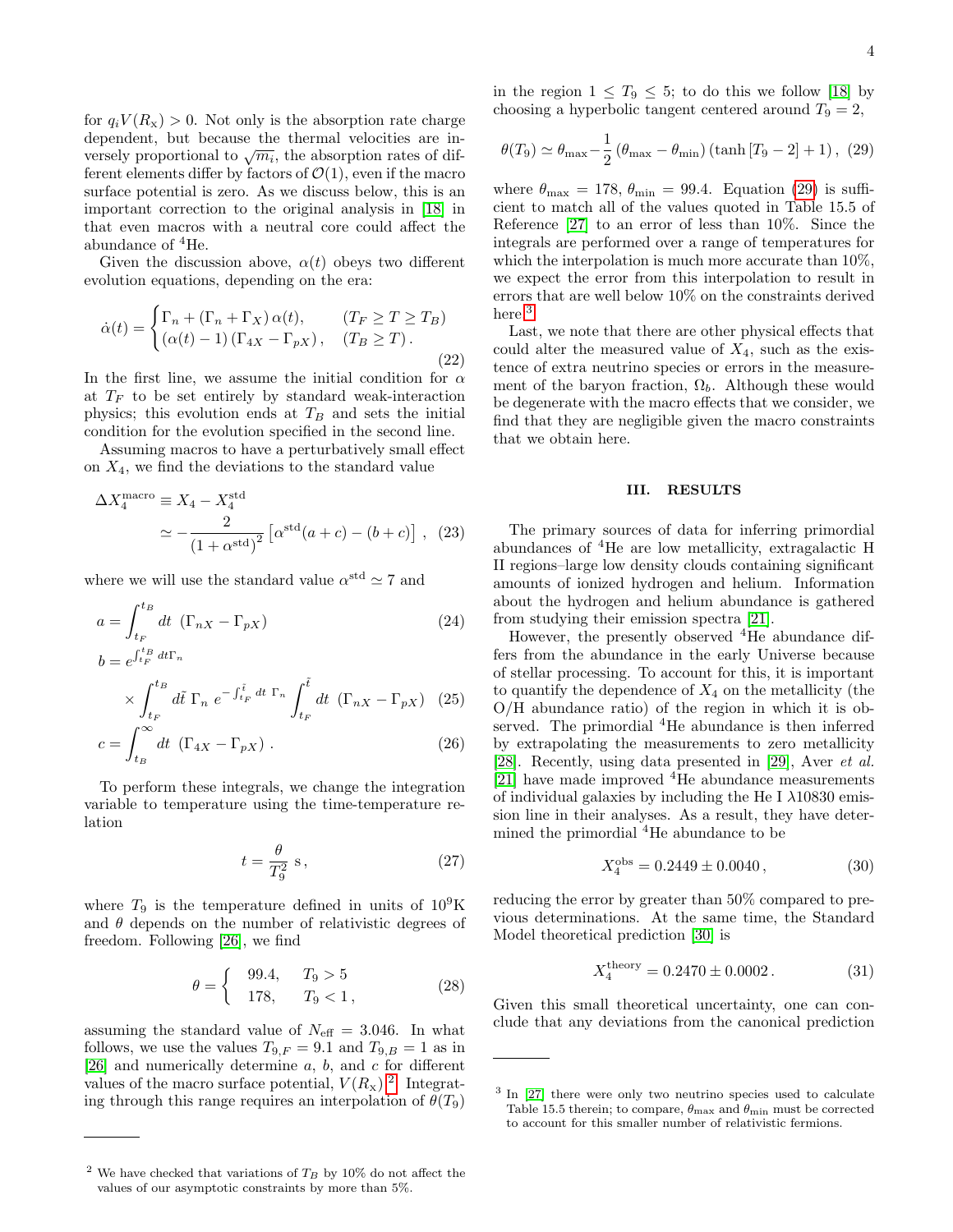caused by macros is constrained to be

$$
-0.006 \le \Delta X_4^{\text{macro}} \le 0.002. \tag{32}
$$

This observational bound, along with numerical solutions to [\(23\)](#page-3-3), have enabled us to put a constraint on the ratio  $\sigma_{\rm x}/M_{\rm x}$  as a function of  $V(R_{\rm x})$ , illustrated in Fig. [1.](#page-4-0) In the figure, we indicate the regime where our constraints become less robust with a dashed line indicating where  $\sigma_{\rm x}/M_{\rm x} = 10^{-9}$  cm<sup>2</sup>/g; for the weaker constraints found above that line it is possible that the weak interaction freeze-out could have been significantly affected, e.g., the  $n/p$  ratio altered, and hence this analysis is not reliable because our assumptions are no longer valid. For  $V(R_{\rm x}) \leq 0$ , we would find the constraint is approximately

<span id="page-4-3"></span>
$$
\frac{\sigma_{\rm x}}{M_{\rm x}} \lesssim 1.8 \times 10^{-9} \text{ cm}^2/\text{g}.
$$
 (33)

Unfortunately, this bound is not strong enough to be consistent with our starting assumptions, as mentioned above. For  $V(R_{\rm x}) \gtrsim 1 \,{\rm MeV}$  we find the constraint to approach

$$
\frac{\sigma_{\rm x}}{M_{\rm x}} \lesssim 1.4 \times 10^{-10} \text{ cm}^2/\text{g},\tag{34}
$$

an improvement of approximately a factor of 2 over previous results obtained in [\[18\]](#page-5-8). These results are qualitatively similar to that work; however, upon close inspection of Fig. [1,](#page-4-0) one can see that in the vicinity of  $V(R_{x}) \simeq 0.06 \,\text{MeV}$  the bounds become weak and essentially vanish.[4](#page-4-1) The reason for this is as follows. For  $V(R_{\rm x}) = 0$ , the initial production of <sup>4</sup>He is approximately unaffected by macros because neutrons would have been absorbed at nearly the same rate as protons. However, after its initial production, <sup>4</sup>He would have been absorbed at only half the rate of protons, so abundance measurements at the present time would be bigger in the presence of macros than in the standard prediction. On the other hand, for a particular positive value of  $V(R_X)$  at which the initial value of  $X_4$  is smaller than the standard prediction<sup>[5](#page-4-2)</sup>,  $X_4$  would then increase back to the standard value during its later evolution because of the effect mentioned above. In this case, our macro bounds would therefore vanish.

Another salient feature of Fig. [1](#page-4-0) is that there would have been a finite constraint on  $\sigma_{\rm x}/M_{\rm x}$  for  $V(R_{\rm x})=0$ given by [\(33\)](#page-4-3) if the constraint could be trusted. While we cannot fully trust the constraint there, it is nevertheless encouraging because a more sophisticated analysis may well provide a tighter bound on this most interesting case;



<span id="page-4-0"></span>FIG. 1. New constraints on  $\sigma_X/M_X$  based on primordial <sup>4</sup>He. The horizontal dashed line indicates the value of  $\sigma_X/M_X = 10^{-9}$  cm<sup>2</sup>/g above which the weak interaction freeze-out would have likely been altered from the standard scenario. Therefore, at present, we do not trust the constraint above this line.

a constraint that is even an order of magnitude lower would be sufficient to be reliable. However, this is beyond the scope of this work.

# IV. DISCUSSION

Here we have revisited the possibility of using the theory of BBN and the measured primordial abundance of <sup>4</sup>He to constrain the properties of inelastically interacting macro dark matter. Our results are constraints on the reduced cross section,  $\sigma_{\rm x}/M_{\rm x}$  as a function of the macro surface potential,  $V(R_{\rm x})$ . Improvements over previous results were possible for three reasons: an improved study of the absorption rates of different nuclides, reduced uncertainties on the observed primordial <sup>4</sup>He abundance, and a more thorough analysis of the physical effects relevant during BBN, especially Debye screening. Our constraint of  $\sigma_{\rm x}/M_{\rm x} \lesssim 1.4 \times 10^{-10}$  cm<sup>2</sup>/g applies for leptophobic models wherein  $V(R_{\rm x}) \gtrsim 0.5 \,\text{MeV}$ .

In addition to these improved asymptotic bounds on  $\sigma_{\rm x}/M_{\rm x}$  compared to [\[18\]](#page-5-8), we have found that, because elements of different masses are absorbed at significantly different rates, nontrivial constraints can likely be obtained for  $V(R_x) = 0$ ; this more interesting (and probably more likely) possibility does not require macros to be leptophobic. In order to provide a robust constraint for  $V(R_{\rm x}) \simeq 0$ , an improved constraint on  $\sigma_{\rm x}/M_{\rm x}$  must be obtained. It appears that a consideration of the effect on deuterium, and possibly several of the other light elements, should be taken into account. Although a full BBN analysis is beyond the scope of the work presented

<span id="page-4-1"></span><sup>&</sup>lt;sup>4</sup> Changes to the value of  $T_B$  by  $\pm 10\%$  would only affect this critical value by approximately 0.001 MeV.

<span id="page-4-2"></span><sup>5</sup> This would happen because of an excess of neutrons absorbed.